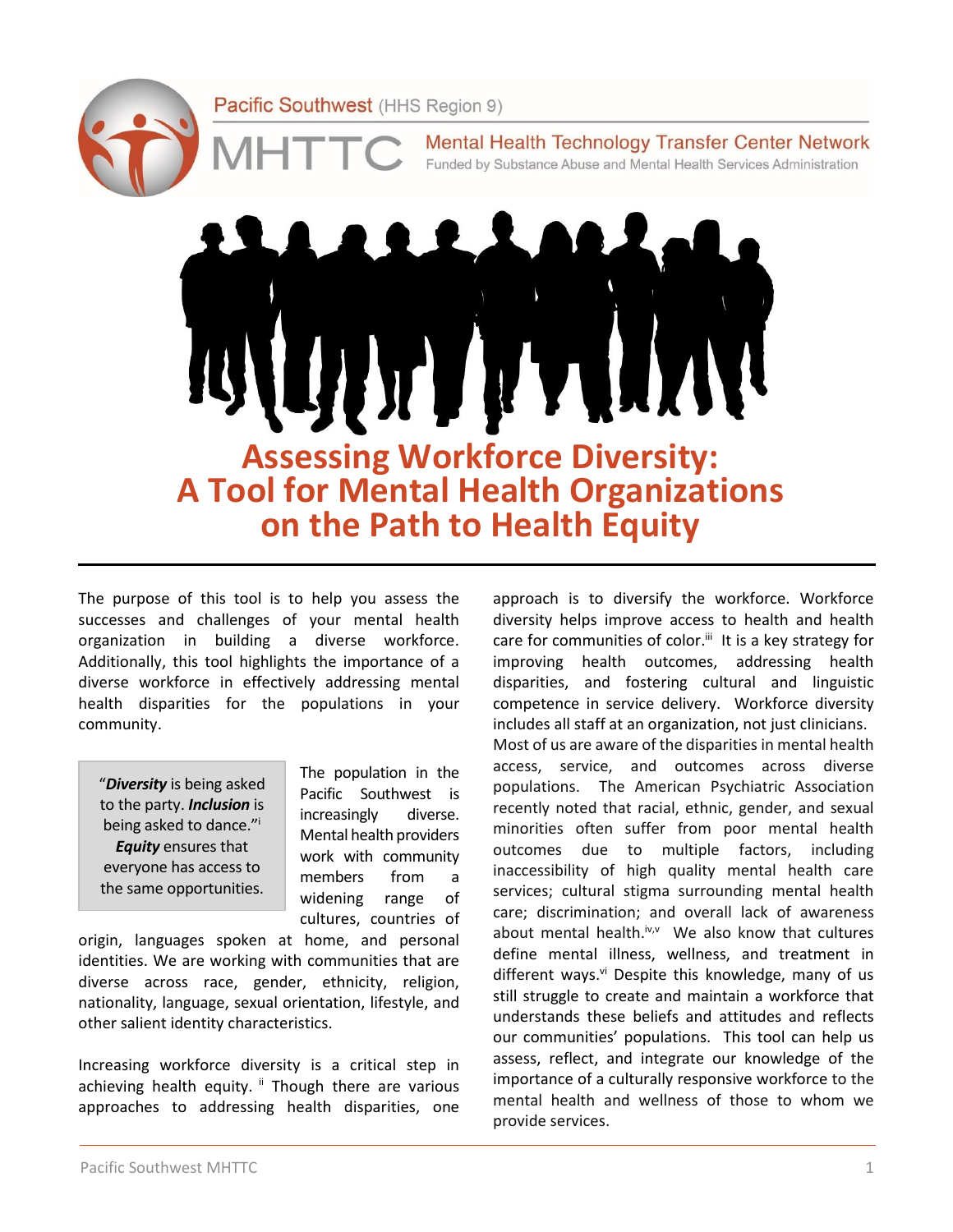Diversity matters to service access and outcomes, and it also matters to the bottom line. A Kellogg Foundation report found "that businesses with a more diverse workforce have more customers, higher revenues and profits, greater market share, less absenteeism and turnover, and a higher level of commitment to their organization."vii Knowing the importance of workforce diversity to fiscal success can be a way to achieve buyin from stakeholders and decision makers.

# **How to Use this Tool**

This tool was developed to help organizations providing mental health services explore the extent to which they are implementing various workforce diversity strategies. It is organized into six areas: 1) Leadership and Governance; 2) Recruitment; 3) Orientation, Onboarding, and Ongoing Training; 4) Retention and Professional Development; 5) Communication; and 6) Partnership and Community Engagement. The tool takes into consideration the National Standards for Culturally and Linguistically Appropriate Servicesviii (CLAS), and it is also inspired by other tools and guidelines designed to promote equity, diversity, and cultural and linguistic competence. With self-reflection and awareness, a willingness to change and grow, transformational leadership, and action, organizations can ensure equitable health care to all the populations in their communities.

Consider the following processes in using this tool:

- Convene a team that represents all levels of the organization and invite team members to complete this assessment tool together.
- Review your assessment findings. Identify areas in which you excel and also areas in which you may want to focus attention.
- Identify action steps to address areas where your organization is more limited and incorporate these action steps into an existing organizational plan (e.g., strategic, cultural competency, or diversity plan).

You will find a list of resources at the end of this tool that can help your organization address areas that you have identified for growth or change. Additionally, there is a short glossary of terms to assist you in creating a shared language for beginning workforce development within your organization.

### **The Tool**

Review each area in its entirety before you respond to individual items. Respond in terms of what is currently happening in your organization, to the best of your/your team's knowledge. If there is a practice within your organization related to a particular area that is not listed in this tool, add it under "Other."

# **Area 1: Leadership and Governance Goal**

- *A fully committed leadership and governance body ensures workforce diversity is a guiding philosophy within the organization.*
- *Strategies to support workforce diversity are integrated throughout all levels of the organization and are infused in the needs assessment, planning, policy development, decision making, and program implementation.*

|                                                                                                                                                                                         | <b>Not</b><br><b>True</b> | Somewhat<br><b>True</b> | <b>Often</b><br><b>True</b> | <b>Always</b><br><b>True</b> |
|-----------------------------------------------------------------------------------------------------------------------------------------------------------------------------------------|---------------------------|-------------------------|-----------------------------|------------------------------|
| 1. Our organization has adopted some or all the following: vision,<br>mission, values, and/or guiding principles that promote<br>workforce diversity to reflect community demographics. |                           |                         |                             |                              |
| 2. Our organization clearly communicates our philosophy and<br>culture related to equity and diversity inside and outside our<br>organization.                                          |                           |                         |                             |                              |
| 3. Our organization implements an equity or diversity action plan.                                                                                                                      |                           |                         |                             |                              |
| 4. Our organization is governed by an advisory board, which<br>promotes equity, inclusivity, and diversity.                                                                             |                           |                         |                             |                              |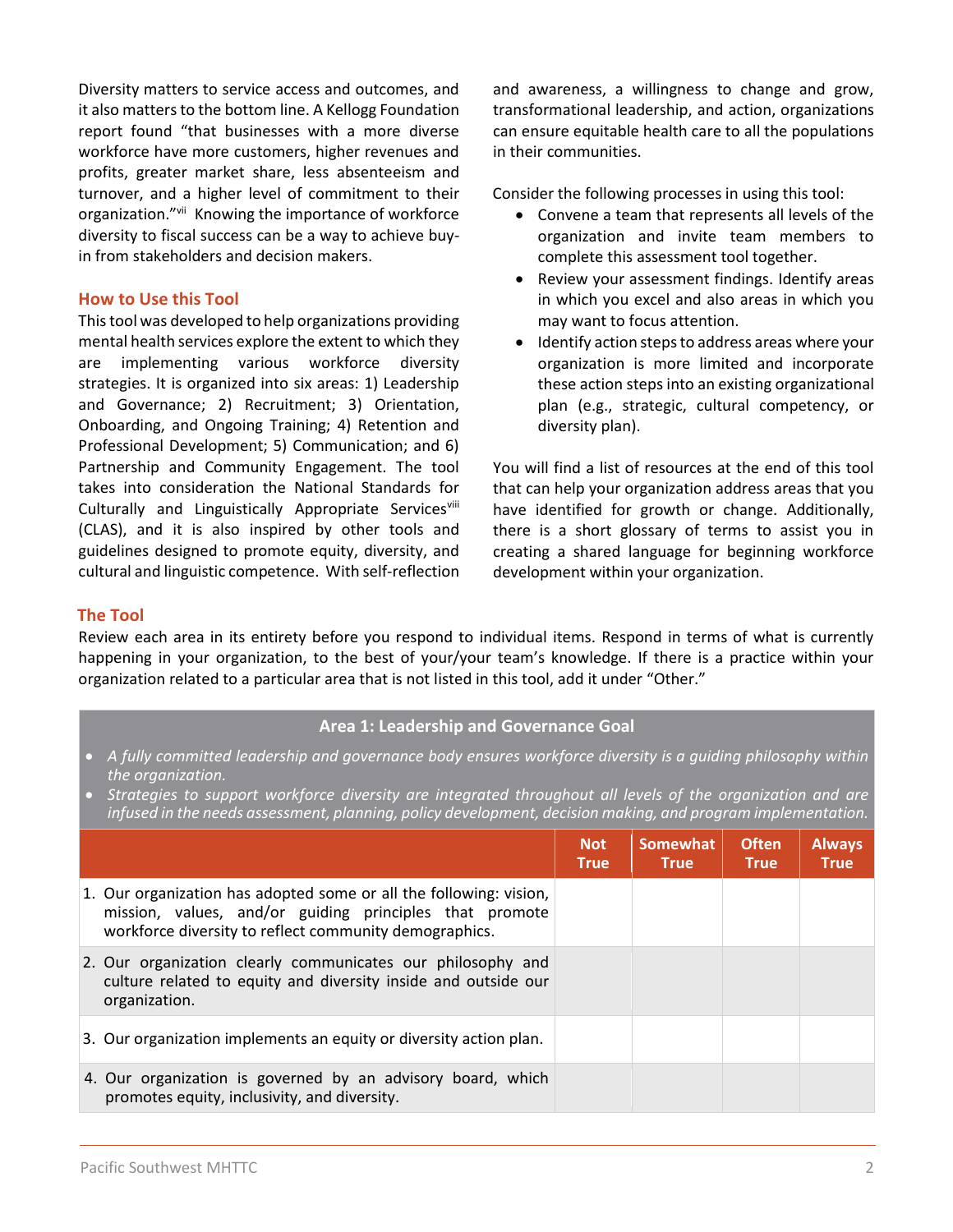| 5. Our organization adheres to the CLAS and equity policies,<br>procedures, and practices that support workforce diversity.                                                                                                                                                        |  |  |
|------------------------------------------------------------------------------------------------------------------------------------------------------------------------------------------------------------------------------------------------------------------------------------|--|--|
| 6. Our organization establishes workplace norms and backs up and<br>promotes these norms with written non-discrimination,<br>grievance, and other related policies, and protocols for<br>addressing staff complaints of harassment and other<br>inappropriate workplace behaviors. |  |  |
| Other:                                                                                                                                                                                                                                                                             |  |  |

### **Area 2: Recruitment Goals**

- *Finding and hiring diverse qualified candidates in an inclusive, culturally appropriate manner is a specific goal.*
- *Hiring includes analyzing the real requirements of a job, attracting diverse potential employees to the job through innovative means, screening and selecting applicants in culturally sensitive ways, and extending an offer to a potential hire.*

|                                                                                                                                                                                                                                                                                                                               | <b>Not</b><br><b>True</b> | <b>Somewhat</b><br><b>True</b> | <b>Often</b><br><b>True</b> | <b>Always</b><br><b>True</b> |
|-------------------------------------------------------------------------------------------------------------------------------------------------------------------------------------------------------------------------------------------------------------------------------------------------------------------------------|---------------------------|--------------------------------|-----------------------------|------------------------------|
| 1. Our organization utilizes community demographics to guide<br>recruitment - including racial and/or tribal demographic data.                                                                                                                                                                                                |                           |                                |                             |                              |
| 2. Our organization has policies and practices in place that ensure<br>equity in: creation of job descriptions, determination of<br>appropriate qualifications, and need for different level skill sets<br>resonant with position.                                                                                            |                           |                                |                             |                              |
| 3. Our organization announces job openings through a variety of<br>media formats, modalities, and languages of communities<br>served. Our organization works with community-based partners<br>and organizations to advertise job openings.                                                                                    |                           |                                |                             |                              |
| 4. Our organization has policies and practices in place that ensure<br>an interviewing and selection process that is fair and equitable.                                                                                                                                                                                      |                           |                                |                             |                              |
| 5. Our organization has policies and practices in place to ensure<br>involvement of community stakeholders (local leaders,<br>community gatekeepers, elders, healers, etc.) in key hires. It<br>might also include organizations involved in referrals, funding,<br>or systems of care; or individuals with lived experience. |                           |                                |                             |                              |
| 6. Our organization promotes an expectation and standard that all<br>staff - regardless of cultural identity - demonstrate the capacity<br>to serve diverse populations.                                                                                                                                                      |                           |                                |                             |                              |
| Other:                                                                                                                                                                                                                                                                                                                        |                           |                                |                             |                              |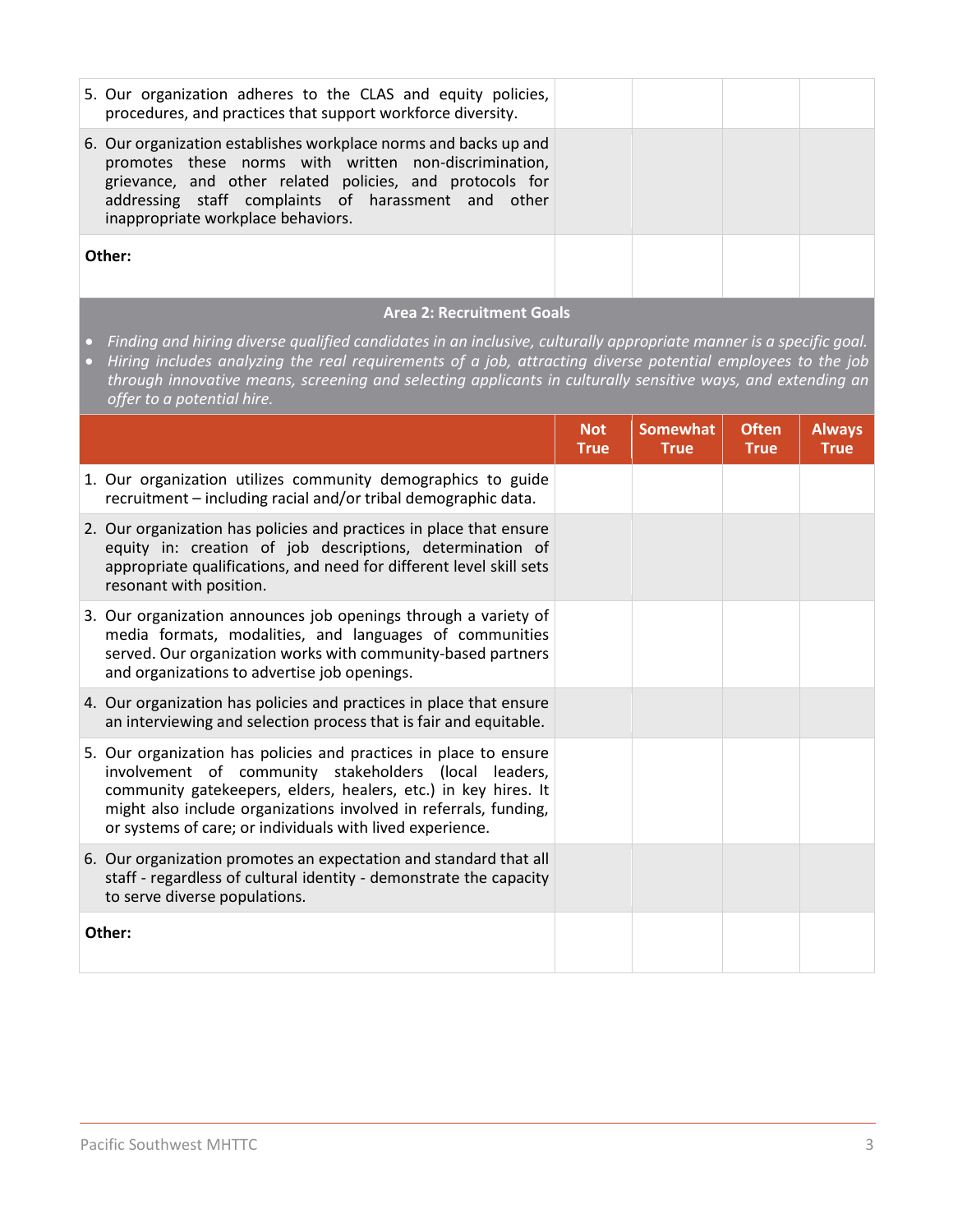# **Area 3: Onboarding, Orientation, and Ongoing Training Goals**

- *Providing culturally responsive onboarding, orientation, and training ensures that new staff are acclimatized to the organizational culture and climate*
- *Training is designed to increase their ability to translate awareness and knowledge of equity and diversity into practice*

|    |                                                                                                                                                                                                                                                                                                                                                                                                                                               | <b>Not True</b> | <b>Somewhat</b><br><b>True</b> | <b>Often</b><br><b>True</b> | <b>Always</b><br><b>True</b> |  |  |
|----|-----------------------------------------------------------------------------------------------------------------------------------------------------------------------------------------------------------------------------------------------------------------------------------------------------------------------------------------------------------------------------------------------------------------------------------------------|-----------------|--------------------------------|-----------------------------|------------------------------|--|--|
| 1. | Our organization implements onboarding and orientation<br>activities that support integration of new staff into our<br>organizational culture and climate in culturally responsive ways.<br>Examples include: offer new hires opportunities to shadow<br>other team members, identify new hires with a mentor who can<br>share information regarding the organization that will ease<br>entry, offer accommodations to address special needs. |                 |                                |                             |                              |  |  |
|    | 2. Our organization conducts regular staff and organizational<br>assessment to identify staffing needs related to cultural<br>competence, diversity, inclusion, and equity.                                                                                                                                                                                                                                                                   |                 |                                |                             |                              |  |  |
| 3. | Our organization provides training that invites staff to engage<br>in reflection of own culture, identify differences and<br>similarities, and celebrate diversity of all staff.                                                                                                                                                                                                                                                              |                 |                                |                             |                              |  |  |
| 4. | Our organization provides ongoing staff training about the<br>mental health needs, opportunities, barriers, beliefs, and<br>practices of the various cultures of the communities we serve.                                                                                                                                                                                                                                                    |                 |                                |                             |                              |  |  |
| 5. | Our organization fosters a work climate, through formal and<br>informal means, that addresses workforce diversity challenges<br>and promotes respect for groups, communities, clients, and<br>colleagues of different backgrounds.                                                                                                                                                                                                            |                 |                                |                             |                              |  |  |
| 6. | Our organization ensures compensation that is fair and<br>equitable, according to roles, responsibilities, and market value.                                                                                                                                                                                                                                                                                                                  |                 |                                |                             |                              |  |  |
|    | Other:                                                                                                                                                                                                                                                                                                                                                                                                                                        |                 |                                |                             |                              |  |  |
|    | <b>Area 4: Retention and Professional Development Goals</b>                                                                                                                                                                                                                                                                                                                                                                                   |                 |                                |                             |                              |  |  |

• *Professional development opportunities ensure that staff see pathways for growth, promotion, and enhanced job satisfaction leading to retention of qualified and diverse staff.*

|    |                                                                                                                                                                                                                       | <b>Not True</b> | Somewhat<br><b>True</b> | <b>Often</b><br><b>True</b> | <b>Always</b><br><b>True</b> |
|----|-----------------------------------------------------------------------------------------------------------------------------------------------------------------------------------------------------------------------|-----------------|-------------------------|-----------------------------|------------------------------|
| 1. | Our organization has a mechanism for and takes immediate<br>action when bias, microaggressions, or any discrimination or<br>intolerance is manifested to ensure that all staff feel protected<br>by the organization. |                 |                         |                             |                              |
| 2. | Our organization provides culturally responsive professional<br>development opportunities for staff. For example, we invite                                                                                           |                 |                         |                             |                              |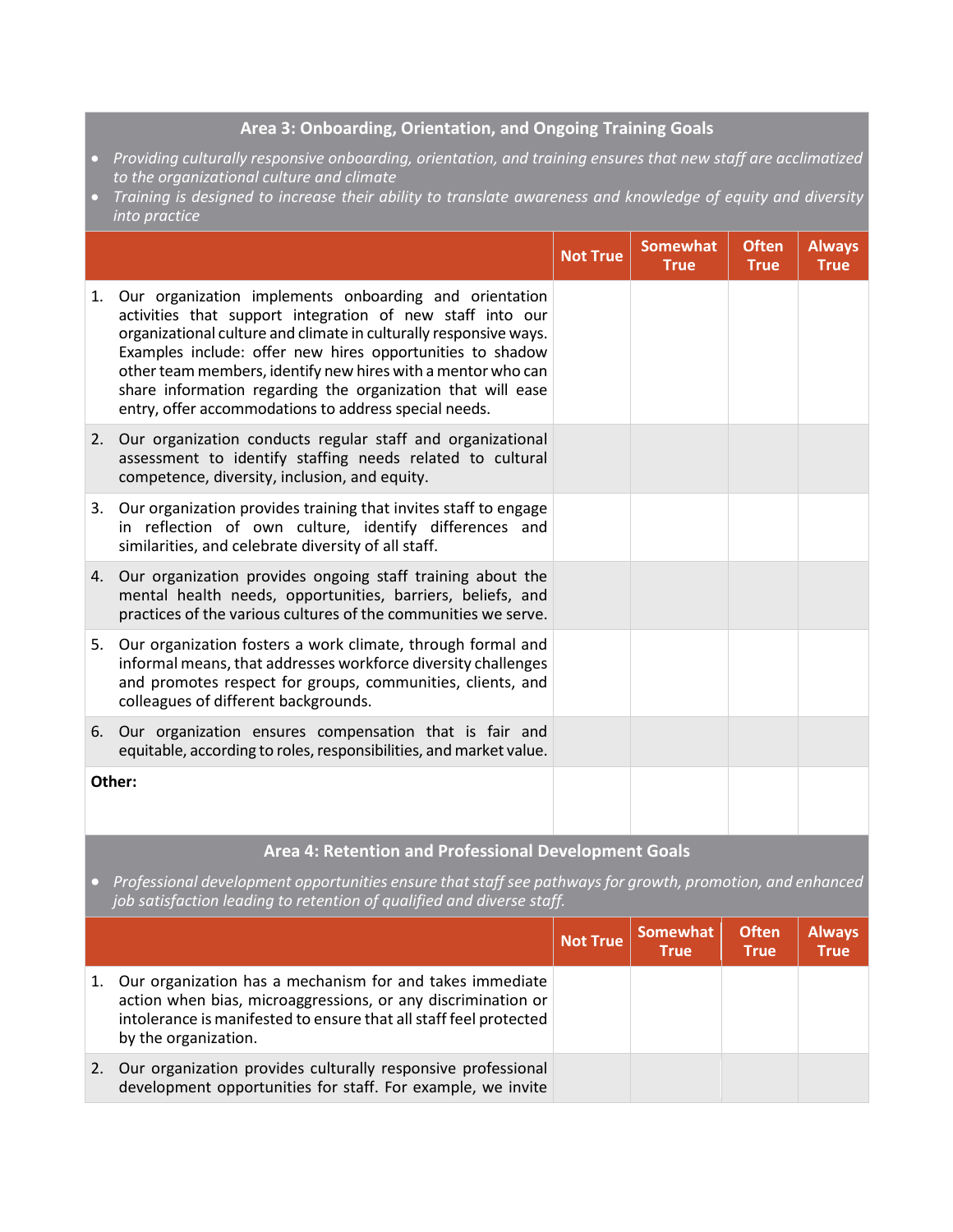|                        | alternative therapists/providers (such as spiritual healers,<br>curanderos, etc.) to in-service trainings, arrange externships<br>for staff (e.g. religious or spiritual leaders, or with groups that<br>provide support for LGBTQ youth), and educate staff about<br>traditional cultural practices that can be used as mental health<br>practice. |  |  |
|------------------------|-----------------------------------------------------------------------------------------------------------------------------------------------------------------------------------------------------------------------------------------------------------------------------------------------------------------------------------------------------|--|--|
|                        | 3. Our organization creates an environment of inclusion, respect,<br>appreciation of staff diversity through events,<br>and<br>ceremonies, food, and other practices that celebrate diversity.                                                                                                                                                      |  |  |
|                        | 4. Our organization continues to ensure compensation that is fair<br>and equitable based on performance, longevity, and skill-sets<br>needed and utilized by the organization.                                                                                                                                                                      |  |  |
|                        | 5. Our organization tracks number and types of training, training<br>assessments, performance reviews, etc. to ensure staff<br>receive appropriate and relevant professional development<br>and are able to improve skills and abilities for future<br>promotions.                                                                                  |  |  |
| 6.                     | Our organization offers coaching, mentoring, reflective<br>practice, and/or other forms of staff support that can enhance<br>staff retention and professional development.                                                                                                                                                                          |  |  |
|                        | Other:                                                                                                                                                                                                                                                                                                                                              |  |  |
|                        | <b>Area 5: Communication Goals</b>                                                                                                                                                                                                                                                                                                                  |  |  |
| $\bullet$<br>$\bullet$ | Building an equitable, diverse, and inclusive organization requires ongoing, accessible communication of the<br>organization's mission and values, policies, and procedures.<br>Our organization has an overall commitment to diversity, health equity, and cultural and linguistic<br>competence.                                                  |  |  |

|    |                                                                                                                                                                                                                                                                                                                                                                | <b>Not True</b> | <b>Somewhat</b><br><b>True</b> | <b>Often</b><br><b>True</b> | <b>Always</b><br><b>True</b> |
|----|----------------------------------------------------------------------------------------------------------------------------------------------------------------------------------------------------------------------------------------------------------------------------------------------------------------------------------------------------------------|-----------------|--------------------------------|-----------------------------|------------------------------|
| 1. | Staff members communicate with each everyone respectfully<br>and in a manner that is culturally resonant, inclusive, free of<br>assumptions or bias, supportive, welcoming, and that<br>recognizes each person as an individual. This applies to<br>communication that is oral (in person or by phone/virtually),<br>in writing, and in any messaging efforts. |                 |                                |                             |                              |
| 2. | Our organization has written and oral policies and procedures<br>ensuring that all staff members are regularly informed,<br>trained, and accountable about communicating in a manner<br>that is respectful, culturally-responsive, and inclusive.                                                                                                              |                 |                                |                             |                              |
| 3. | Our organization does formal or informal assessments to<br>identify needs related to translation or interpretation,<br>additional training, or other support that might be needed to<br>ensure staff capacity is commensurate with service recipient<br>needs.                                                                                                 |                 |                                |                             |                              |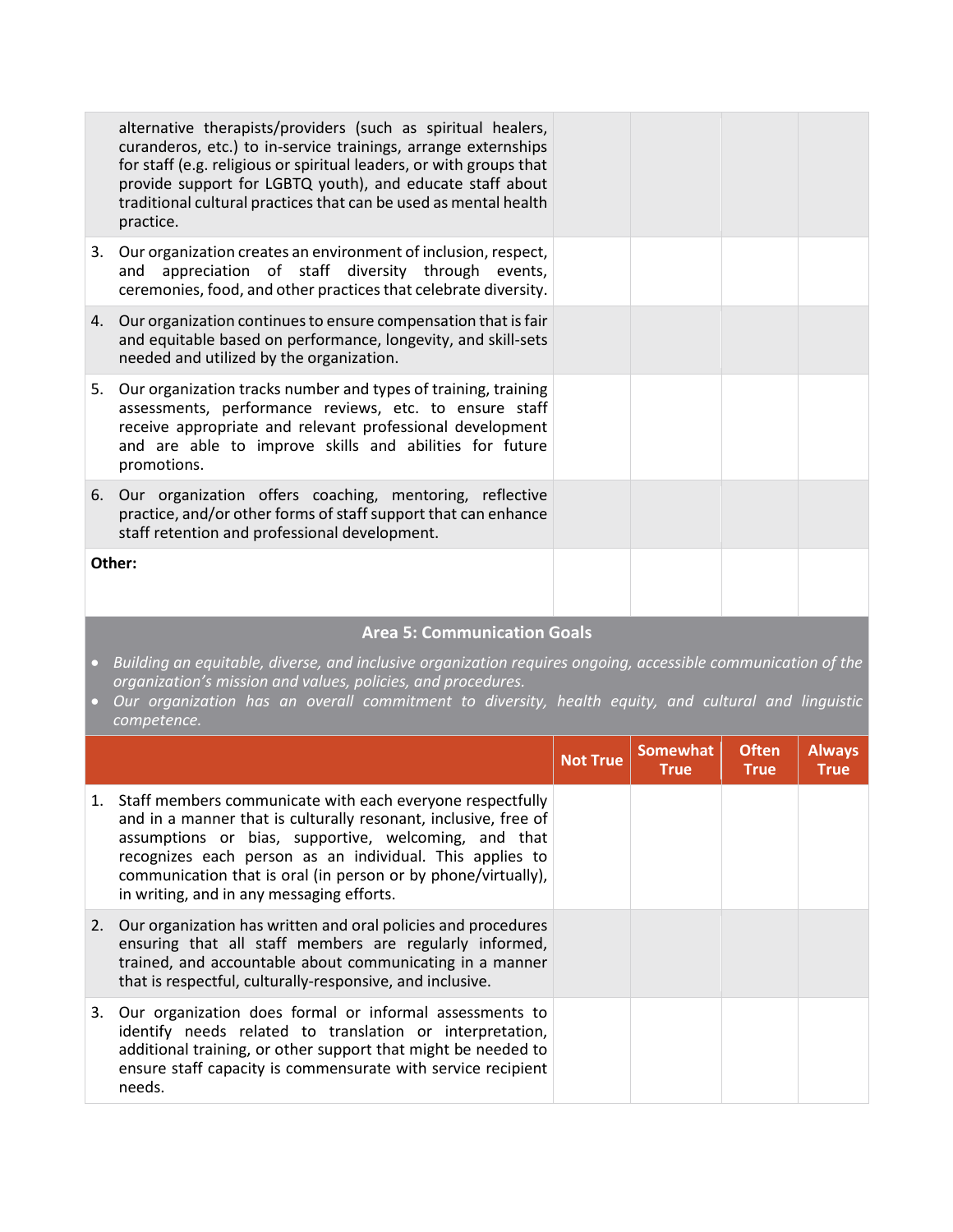| 4. Our organization provides information about language and<br>how different cultures talk about mental health in staff<br>training to enhance staff understanding and use of mental<br>health terms that are non-stigmatizing, understandable, and<br>resonant in communities served. |  |  |
|----------------------------------------------------------------------------------------------------------------------------------------------------------------------------------------------------------------------------------------------------------------------------------------|--|--|
| 5. Our organization communicates expectations that all<br>messaging, outreach, and promotion strategies reflect the<br>languages, lifestyle, culture, beliefs and practices of the<br>diverse communities served.                                                                      |  |  |
| Other:                                                                                                                                                                                                                                                                                 |  |  |

# **Area 6: Partnership and Community Goals**

• *Our organization has relationships with partners, vendors, and the community that support and promote equity, diversity, and inclusion to strengthen the organization's capacity and commitment to diversity; attract a more diverse workforce and patient population; ensure culturally and linguistically competent services; and help everyone feel supported and valued.* 

|    |                                                                                                                                                                                                                                                                                                                                                                                                                                                                                                               | <b>Not True</b> | <b>Somewhat</b><br><b>True</b> | <b>Often</b><br><b>True</b> | <b>Always</b><br><b>True</b> |
|----|---------------------------------------------------------------------------------------------------------------------------------------------------------------------------------------------------------------------------------------------------------------------------------------------------------------------------------------------------------------------------------------------------------------------------------------------------------------------------------------------------------------|-----------------|--------------------------------|-----------------------------|------------------------------|
| 1. | Our organization knows the changing demographics of the<br>community we serve, through our own community outreach<br>and engagement and/or by seeking input or data from other<br>appropriate sources.                                                                                                                                                                                                                                                                                                        |                 |                                |                             |                              |
| 2. | Our organization fosters relationships with culturally diverse<br>community partners and organizations to ensure that our<br>understanding of communities is current and relevant. For<br>example, this might include tribal councils; natural<br>healers/curanderos or other traditional providers; other<br>culture-specific or island-specific<br>clubs,<br>groups,<br><b>or</b><br>organizations; as well as other mental health providers.                                                               |                 |                                |                             |                              |
| 3. | Our organization develops and maintains relationships with<br>other services and support agencies to ensure appropriate and<br>relevant referrals related to mental health or other needed<br>supports.                                                                                                                                                                                                                                                                                                       |                 |                                |                             |                              |
| 4. | Our organization engages diverse, and culturally<br>and<br>linguistically appropriate supply and service vendors.                                                                                                                                                                                                                                                                                                                                                                                             |                 |                                |                             |                              |
| 5. | Our organization implements activities that build capacity<br>within the community to support diversity in our organization -<br>- such as offering internships, volunteer programs, and trainings<br>that engage community members. We place emphasis and<br>consideration on those who reflect our focus populations, or<br>marginalized and minority groups, or who have lived mental<br>health experience (especially in areas such as major depressive<br>episode, serious mental illness, and suicide). |                 |                                |                             |                              |
|    | Other:                                                                                                                                                                                                                                                                                                                                                                                                                                                                                                        |                 |                                |                             |                              |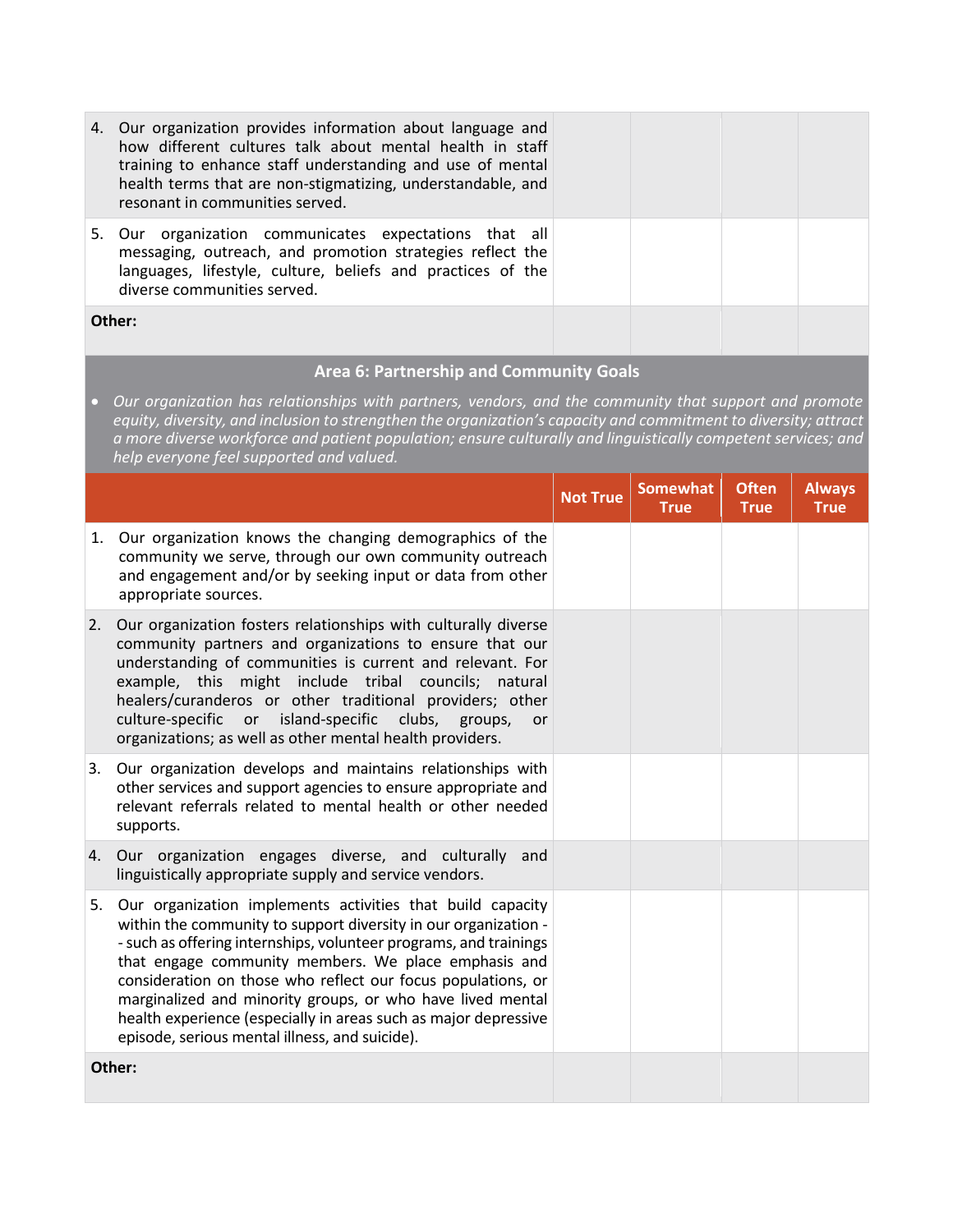# **We've Completed the Assessment. Now What?**

Completing this assessment represents a commitment to increasing workforce diversity. You're already making progress! After you use this tool, we encourage you to reflect on the results as an organization. As a next step, we recommend that you use the results to engage in action planning with your team. You may want to create a workforce diversity plan, or you may want to integrate your commitments into an existing strategic plan. Here are some ways to identify the workforce diversity priorities that resonate with your team.

- Review each section, and the assessment as a whole, and identify how your organization is doing in each area and overall.
- Note sections with more "not true" or "somewhat true" responses, which is where you might want to focus more attention and improvement.
- You may also find areas where you have only one "not true" or "somewhat true" response that is significant or important in your organization or community. Consider your strengths in this area and talk about how to leverage your success on most metrics to build additional successes in the area where there is a challenge.
- Consider using the information that you gather from completing and reviewing your responses to this tool to have an open discussion with staff, either in small groups and/or as an organization.

# **Additional Resources**

We have included resources that can help you explore some of the diversity areas and criteria in greater depth. Within the resources, you can find additional tools that can help you further assess your successes and opportunities in particular areas.

Contact the Pacific Southwest MHTTC if you would like to have a follow up conversation about your organization's assessment or support creating a customized action plan to enhance workforce diversity.

> **Email:** MHTTCPacSWinfo@cars-rp.org **Phone:** 1-844-856-1749 [www.MHTTCnetwork.org](http://www.mhttcnetwork.org/)

# **Resources to Build Workforce Diversity**

# *Guidance on the National CLAS Standards: The Blueprint*

#### <https://www.thinkculturalhealth.hhs.gov/clas/blueprint>

The Blueprint is an implementation guide to help you advance and sustain culturally and linguistically appropriate services within your organization. It offers concise, practical information on how to use the National Standards for Culturally and Linguistically Appropriate Services (CLAS) in Health and Health Care at your organization.

#### *Diversity & Inclusion Impact Report*

# [https://www.aurorahealthcare.org/-/media/aurorahealthcareorg/documents/about-us/diversity-inclusion](https://www.aurorahealthcare.org/-/media/aurorahealthcareorg/documents/about-us/diversity-inclusion-impact-report.pdf)[impact-report.pdf](https://www.aurorahealthcare.org/-/media/aurorahealthcareorg/documents/about-us/diversity-inclusion-impact-report.pdf)

This report is a single collection of a comprehensive story showcasing efforts to heighten self-awareness, identify opportunities, and develop innovative ways to make a collective impact. It addresses establishing a D&I (diversity & inclusion) model of raising awareness, taking ownership and action, and building relationships. The report also includes examples of organization's efforts in recruitment, retention, supplier diversity, and professional development.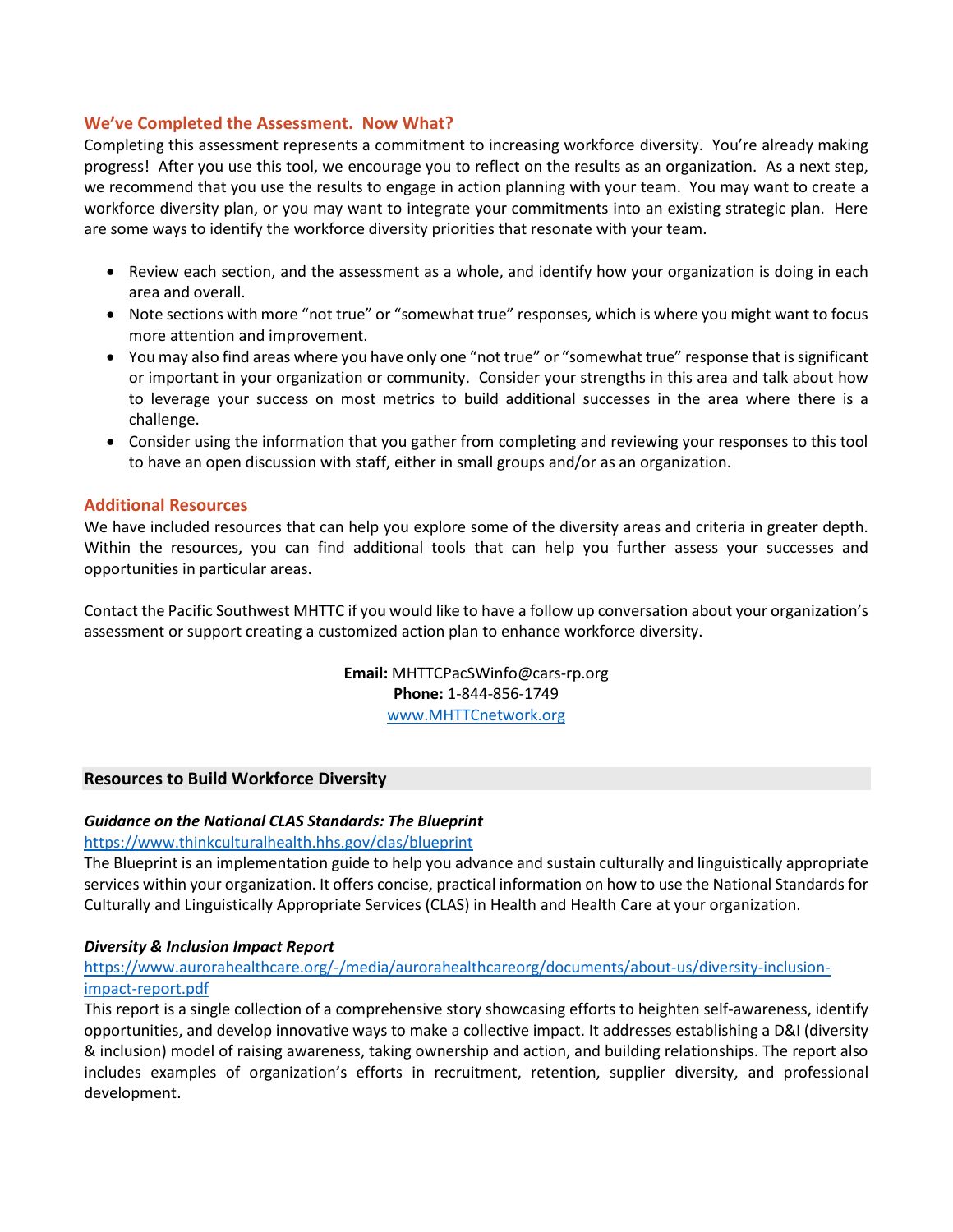# *Community Toolbox: Building Culturally Competent Organizations*

<https://ctb.ku.edu/en/table-of-contents/culture/cultural-competence/culturally-competent-organizations/main> This resource includes a conversational description of what it means to be a culturally competent organization, why it is important, and how to become culturally competent. It includes a checklist, tools, and a PowerPoint presentation that can be used to educate staff or others.

# *Cultural and Linguistic Competence Planning and Capacity Building Strategic Plan*

The Ohio Department of Health, Division of Family and Child Health Services,

Title V Maternal and Child Health Programs, May 2014.

[http://servingohiobetter.org/site/wp-content/uploads/2016/10/20120\\_ODH\\_Maternal\\_full\\_v5-2.pdf](http://servingohiobetter.org/site/wp-content/uploads/2016/10/20120_ODH_Maternal_full_v5-2.pdf)

This strategic plan has goals, strategies, and action items to develop the tools and processes for Ohio's Department of Health to infuse cultural and linguistic competency practices throughout the division. Each goal area of the plan includes relevant CLAS standards for that section. Goal areas include: leadership and governance, workforce development, language services and signage, and engagement and communications.

# *5 Things We Learned About Creating Successful Workplace Diversity (and UNEION employee-developed diversity training program)*

Harvard Business Review

<https://hbr.org/2018/03/5-things-we-learned-about-creating-a-successful-workplace-diversity-program> This article shares some broad experiences and strategies related to building workplace diversity.

# *Recruitment and Retention: A Journey Toward a More Inclusive Workforce*

<https://www.aicpa.org/career/diversityinitiatives/downloadabledocuments/recruitment-retention-toolkit.pdf> This toolkit is aimed at HR leaders, practice leaders, and others charged with attracting, recruiting, and retaining a diverse workforce in their organization. This toolkit was written to help leaders understand how recruiting and retaining a diverse workforce can help them better achieve their companies' overall talent recruitment and retention goals. It is also meant to provide support on how to integrate diversity recruiting and retention techniques into broader day-to-day business and personal activities.

# **Glossary of Terms**

# **Cultural and Linguistic Competence**

*Ohio Department of Health: Cultural and Linguistic Competence Planning and Capacity Building* [http://servingohiobetter.org/site/wp-content/uploads/2016/10/20120\\_ODH\\_Maternal\\_full\\_v5-2.pdf](http://servingohiobetter.org/site/wp-content/uploads/2016/10/20120_ODH_Maternal_full_v5-2.pdf)

The capacity for individuals and organizations to work and communicate effectively in cross-cultural situations through the adoption and implementation of strategies to ensure appropriate awareness, attitudes, and actions and through the use of policies, structures, practices, procedures, and dedicated resources that support this capacity.

# *Culturally and Linguistically Appropriate Services (CLAS)*

Services that are respectful of and responsive to individual cultural health beliefs and practices, preferred languages, health literacy levels, and communication needs and employed by all members of an organization (regardless of size) at every point of contact.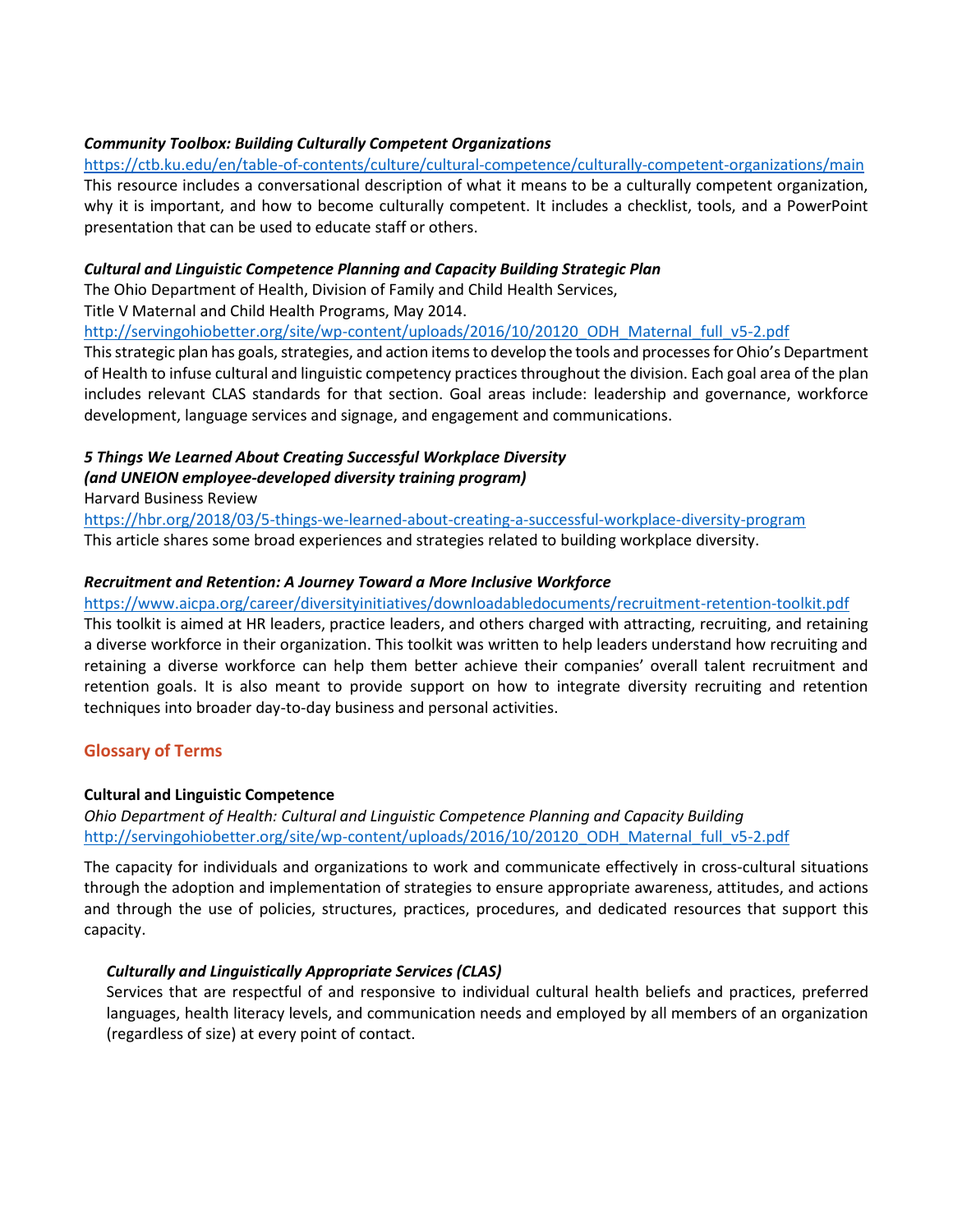### *CLAS Standards*

The framework for culturally and linguistically appropriate services issued by the U.S. Department of Health and Human Services, Office of Minority Health. The National CLAS Standards are intended to inform, guide, and facilitate practices related to culturally and linguistically appropriate health service delivery.

### **Discrimination (bias, microaggressions)**

*US Legal.com* <https://definitions.uslegal.com/d/discrimination/>

Discrimination refers to the treatment or consideration of, or making a distinction in favor of or against, a person or thing based on the group, class, or category to which that person or thing belongs rather than on individual merit. Discrimination can be the effect of some law or established practice that confers privileges on a certain class or denies privileges to a certain class because of race, age, sex, nationality, religion, or handicap. On an individual level it can be biased or prejudicial behavior on the part of one individual to another leading to microaggressions and other harmful behaviors.

# **Equity**

*Society for Human Resources Management*  <http://www.talentintelligence.com/blog/bid/377611/inclusion-and-the-benefits-of-diversity-in-the-workplace>

Equity ensures that everyone has access to the same opportunities. However, since we do not all start from the same place, equity acknowledges the need to take steps to compensate for advantages or barriers that we come into a situation with.

### **Diversity**

*Society for Human Resources Management* <http://www.talentintelligence.com/blog/bid/377611/inclusion-and-the-benefits-of-diversity-in-the-workplace>

Diversity means having people from different backgrounds or with different identity characteristics in a given setting, group or organization. Ideally, at a minimum, diversity starts with an organization's staffing or workforce reflecting the population they are serving and/or want to serve. This might include characteristics such as race, gender, ethnicity, religion, nationality, sexual orientation, and age. It can also include other factors, such as native and/or fluent languages, or socioeconomic factors like single-parent head of household.

#### **Health Disparities**

*American Psychological Association* <https://www.apa.org/topics/health-disparities/index.aspx>

Health disparities definitions vary, but they all address differences in health status between one population group in comparison to a more advantaged group and most address issues of social justice and equity.

#### **Health Equity**

*Boston Public Health Commission* [http://www.bphc.org/whatwedo/health-equity-social-justice/what-is-health-equity/Pages/what-is-health](http://www.bphc.org/whatwedo/health-equity-social-justice/what-is-health-equity/Pages/what-is-health-equity.aspx)[equity.aspx](http://www.bphc.org/whatwedo/health-equity-social-justice/what-is-health-equity/Pages/what-is-health-equity.aspx)

Health equity means that everyone has a fair opportunity to live a long, healthy life. It implies that health should not be compromised or disadvantaged because of an individual or population group's race, ethnicity, gender, income, sexual orientation, neighborhood, or other social condition.